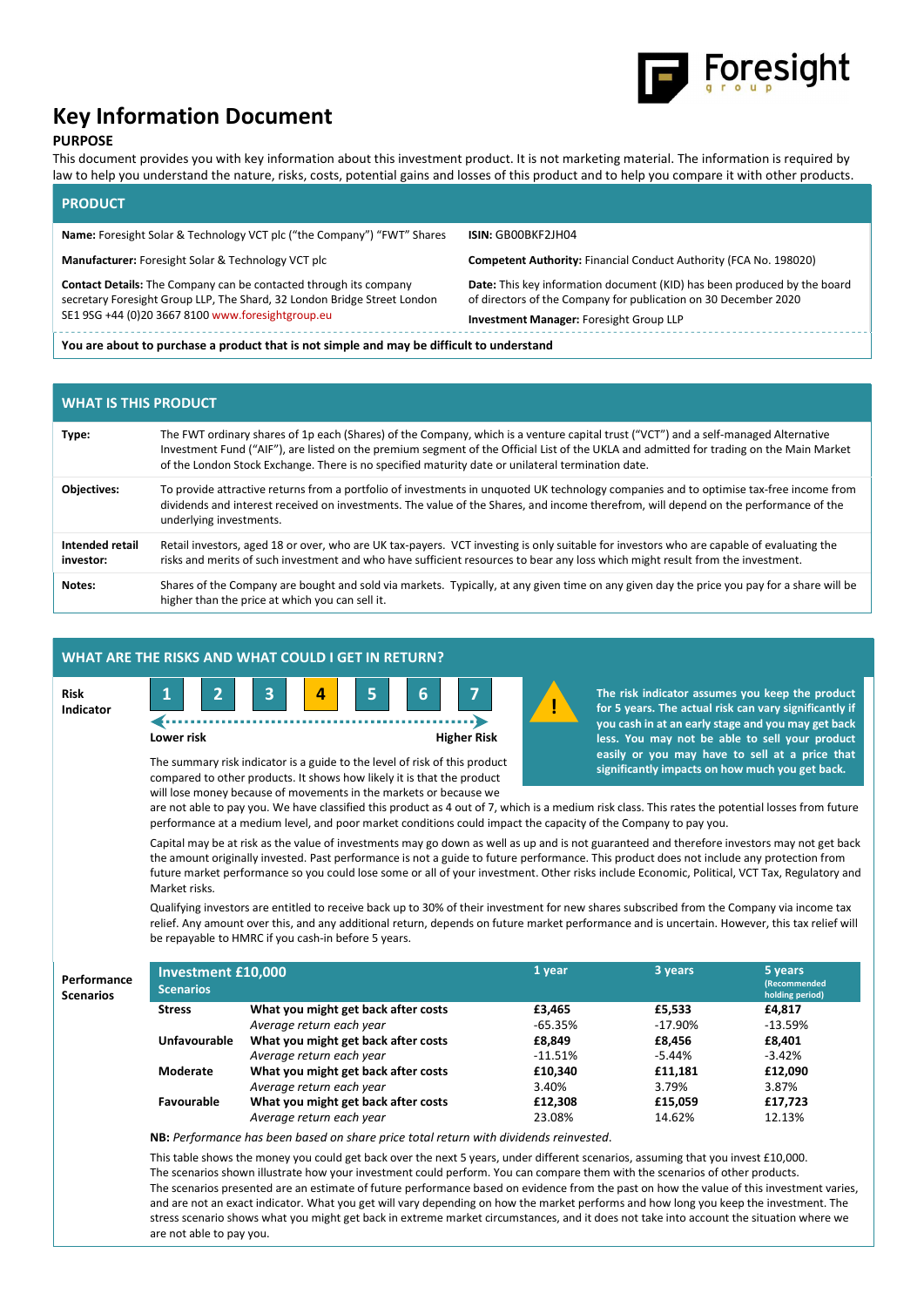#### WHAT ARE THE RISKS AND WHAT COULD I GET IN RETURN?

This product cannot be easily cashed in. This means it is difficult to estimate how much you would get back if you cash in before the end of the recommended holding period. You will either be unable to cash in early or you will have to pay high costs or make a large loss if you do so. Your maximum loss would be that you will lose all your investment.

The figures shown include all the costs of the product itself, but may not include all the costs that you pay to your advisor or distributor. The figures do not take into account your personal tax situation or any initial VCT income tax relief, which may also affect how much you get back. The tax legislation of your home Member State may have an impact on your actual pay-out.

Market developments in the future cannot be accurately predicted. The scenarios shown are only an indication of some of the possible outcomes based on recent returns. Actual returns could be lower.

## WHAT HAPPENS IF FORESIGHT SOLAR & TECHNOLOGY VCT PLC IS UNABLE TO PAY OUT?

As a shareholder in the Company you would not be able to make a claim to the Financial Services Compensation Scheme about the Company in the event that the Company is unable to pay out. You may face a financial loss should the Company default on its obligations. There is no compensation or guarantee scheme in place which may offset all, or any, of this loss.

| <b>WHAT ARE THE COSTS?</b>         |                                                                                                                                                                                                                                                                                                                                                                                                                                                                    |                                                                                                                                                                                                                                                                                                                                                                                                  |                      |                                                                                                                                                                                                                                                                                                                                                                     |                                 |                                 |        |  |
|------------------------------------|--------------------------------------------------------------------------------------------------------------------------------------------------------------------------------------------------------------------------------------------------------------------------------------------------------------------------------------------------------------------------------------------------------------------------------------------------------------------|--------------------------------------------------------------------------------------------------------------------------------------------------------------------------------------------------------------------------------------------------------------------------------------------------------------------------------------------------------------------------------------------------|----------------------|---------------------------------------------------------------------------------------------------------------------------------------------------------------------------------------------------------------------------------------------------------------------------------------------------------------------------------------------------------------------|---------------------------------|---------------------------------|--------|--|
| Table 1: Costs over<br><b>Time</b> | The Reduction in Yield (RIY) shows what impact the total costs you pay will have on the investment return you might get. The<br>total costs take into account one-off, ongoing and incidental costs. The amounts shown here are the cumulative costs of the<br>product itself, for three different holding periods. They include potential early exit penalties. The figures assume you invest<br>£10,000. The figures are estimates and may change in the future. |                                                                                                                                                                                                                                                                                                                                                                                                  |                      |                                                                                                                                                                                                                                                                                                                                                                     |                                 |                                 |        |  |
|                                    |                                                                                                                                                                                                                                                                                                                                                                                                                                                                    | The person selling you or advising you about this product may charge you other costs. If so, this person will provide you with<br>information about these costs, and show you the impact that all costs will have on your investment over time.                                                                                                                                                  |                      |                                                                                                                                                                                                                                                                                                                                                                     |                                 |                                 |        |  |
|                                    | <b>Investment £10,000</b>                                                                                                                                                                                                                                                                                                                                                                                                                                          |                                                                                                                                                                                                                                                                                                                                                                                                  |                      | If you cash in<br>after 1 year                                                                                                                                                                                                                                                                                                                                      | If you cash in<br>after 3 years | If you cash in<br>after 5 years |        |  |
|                                    |                                                                                                                                                                                                                                                                                                                                                                                                                                                                    | <b>Scenarios</b>                                                                                                                                                                                                                                                                                                                                                                                 |                      |                                                                                                                                                                                                                                                                                                                                                                     |                                 |                                 |        |  |
|                                    |                                                                                                                                                                                                                                                                                                                                                                                                                                                                    | <b>Total costs</b> (advised investors – entry costs of 2.5% apply)                                                                                                                                                                                                                                                                                                                               |                      |                                                                                                                                                                                                                                                                                                                                                                     | £540                            | £1,112                          | £1,695 |  |
|                                    | Impact of return (RIY) per year                                                                                                                                                                                                                                                                                                                                                                                                                                    |                                                                                                                                                                                                                                                                                                                                                                                                  |                      |                                                                                                                                                                                                                                                                                                                                                                     | 5.40%                           | 3.68%                           | 3.33%  |  |
|                                    |                                                                                                                                                                                                                                                                                                                                                                                                                                                                    | <b>Total costs</b> (direct investors $-$ entry costs of <b>5.5%</b> apply)                                                                                                                                                                                                                                                                                                                       |                      |                                                                                                                                                                                                                                                                                                                                                                     | £840                            | £1,394                          | £1,958 |  |
|                                    | Impact of return (RIY) per year                                                                                                                                                                                                                                                                                                                                                                                                                                    |                                                                                                                                                                                                                                                                                                                                                                                                  |                      |                                                                                                                                                                                                                                                                                                                                                                     | 8.40%                           | 4.63%                           | 3.86%  |  |
| <b>Composition of</b><br>Costs     | the impact each year of the different types of costs on the investment return you might get at the end of the recommended<br>holding period;<br>the meaning of the different cost categories.<br>$\bullet$<br>This table shows the impact on return per year                                                                                                                                                                                                       |                                                                                                                                                                                                                                                                                                                                                                                                  |                      |                                                                                                                                                                                                                                                                                                                                                                     |                                 |                                 |        |  |
|                                    | One off costs                                                                                                                                                                                                                                                                                                                                                                                                                                                      | <b>Entry Costs</b><br><b>Advised Retail</b><br><b>Advised Professional</b><br>Direct                                                                                                                                                                                                                                                                                                             | 2.5%<br>2.5%<br>5.5% | The impact of the costs you pay when entering your investment. This is<br>the most you will pay, and you could pay less. This includes the costs of<br>distribution of your product. Not included are any adviser charges you<br>may separately agree with your financial adviser. Stamp Duty of 0.5% is<br>payable if shares are purchased on the secondary market |                                 |                                 |        |  |
|                                    |                                                                                                                                                                                                                                                                                                                                                                                                                                                                    | <b>Exit Costs</b>                                                                                                                                                                                                                                                                                                                                                                                | n/a                  | The impact of the costs of exiting your investment when it matures.                                                                                                                                                                                                                                                                                                 |                                 |                                 |        |  |
|                                    |                                                                                                                                                                                                                                                                                                                                                                                                                                                                    | <b>Portfolio transaction</b><br>costs                                                                                                                                                                                                                                                                                                                                                            | n/a                  | The impact of the costs of us buying and selling underlying investments<br>for the product. Please note transaction costs are borne by the<br>underlying investment companies.                                                                                                                                                                                      |                                 |                                 |        |  |
|                                    | <b>Ongoing costs</b>                                                                                                                                                                                                                                                                                                                                                                                                                                               | Other ongoing costs                                                                                                                                                                                                                                                                                                                                                                              | 2.9%                 | The impact of the costs that we take each year for managing your<br>investment, including fees paid to the Manager. Please note that<br>annual ongoing costs are capped at an amount equal to 3.6% of net<br>assets of the Company.                                                                                                                                 |                                 |                                 |        |  |
|                                    | <b>Incidental costs</b>                                                                                                                                                                                                                                                                                                                                                                                                                                            | <b>Performance fees</b>                                                                                                                                                                                                                                                                                                                                                                          | 1.0%                 | Foresight will become entitled for a performance incentive fee of 20%<br>once actual distributions (including capital distributions of NAV)<br>exceed 110p (subject to annual adjustment of this hurdle in line with<br>the Retail Price Index).                                                                                                                    |                                 |                                 |        |  |
|                                    |                                                                                                                                                                                                                                                                                                                                                                                                                                                                    | <b>Carried interest</b>                                                                                                                                                                                                                                                                                                                                                                          | n/a                  | n/a                                                                                                                                                                                                                                                                                                                                                                 |                                 |                                 |        |  |
|                                    | asset value. Distribution costs may arise.                                                                                                                                                                                                                                                                                                                                                                                                                         | Depending on how you buy these shares you may incur other costs, including broker commission platform fees and stamp duty.<br>The distributor will provide you will additional documents where necessary. The Company aims, but is not committed, to offer<br>liquidity to shareholders through ongoing buybacks, subject to cash availability, at a target discount of approximately 10% to net |                      |                                                                                                                                                                                                                                                                                                                                                                     |                                 |                                 |        |  |